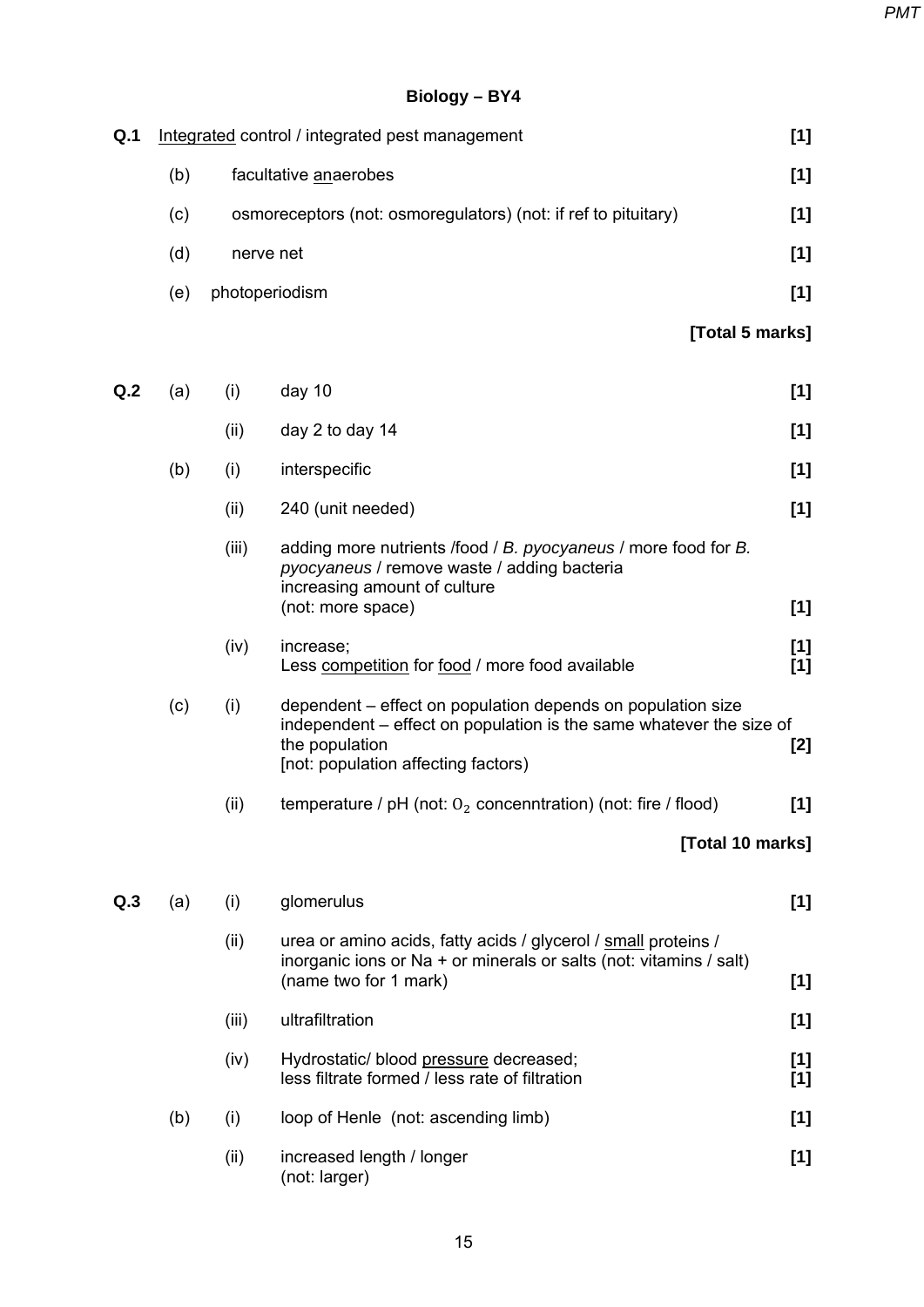|     | (c) | (i)                                                                                                                      | fish - ammonia<br>bird - uric acid                                                                                                                                                                          |            |
|-----|-----|--------------------------------------------------------------------------------------------------------------------------|-------------------------------------------------------------------------------------------------------------------------------------------------------------------------------------------------------------|------------|
|     |     |                                                                                                                          | mammal - urea                                                                                                                                                                                               | [3]        |
|     |     | (ii)                                                                                                                     | uric acid (allow: e.c.f)                                                                                                                                                                                    | [1]        |
|     |     | (iii)                                                                                                                    | little mass (for storage) / reduces body mass / light for flight / less<br>storage space for eggs (not: less toxic/ less water unqual)                                                                      | [1]        |
|     |     |                                                                                                                          | [Total 12 marks]                                                                                                                                                                                            |            |
| Q.4 | (a) |                                                                                                                          | absorbs light energy / of specific wavelength / wavelengths of light /<br>light at red and blue end of spectrum /photons                                                                                    | [1]        |
|     | (b) | (i)                                                                                                                      | 440 nm $(435 - 440)$                                                                                                                                                                                        | [1]        |
|     |     | (ii)                                                                                                                     | any pigment / chlorophyll absorbs or uses a limited part of the<br>spectrum / light wavelength;<br>additional pigments increase range of<br>wavelengths;<br>from which energy can be obtained / or increase |            |
|     |     |                                                                                                                          | efficiency of photosynthesis (any two)                                                                                                                                                                      | [2]        |
|     | (c) |                                                                                                                          | all wavelengths except green are absorbed / green wavelength is reflected or<br>transmitted. (not: ref to light; allow: ref to spectrum / frequency)                                                        | [1]        |
|     | (d) |                                                                                                                          | since they follow a similar trend / pattern / shape / close correlation / peaks<br>correspond (not: similar unqual)<br>[1]                                                                                  |            |
|     |     | it suggests that the pigments / wavelengths responsible are used in light<br>absorption are then used in photosynthesis. |                                                                                                                                                                                                             | [1]        |
|     | (e) | (i)                                                                                                                      | R – light harvesting unit / complex / centre / antenna complex<br>S - reaction centre                                                                                                                       | [1]<br>[1] |
|     |     | (ii)                                                                                                                     | cross in circle of reaction centre                                                                                                                                                                          | [1]        |
|     |     | (iii)                                                                                                                    | thylakoid membrane / granal membrane / intergranal membrane                                                                                                                                                 | [1]        |
|     |     |                                                                                                                          | [Total 11 marks]                                                                                                                                                                                            |            |
|     |     |                                                                                                                          |                                                                                                                                                                                                             |            |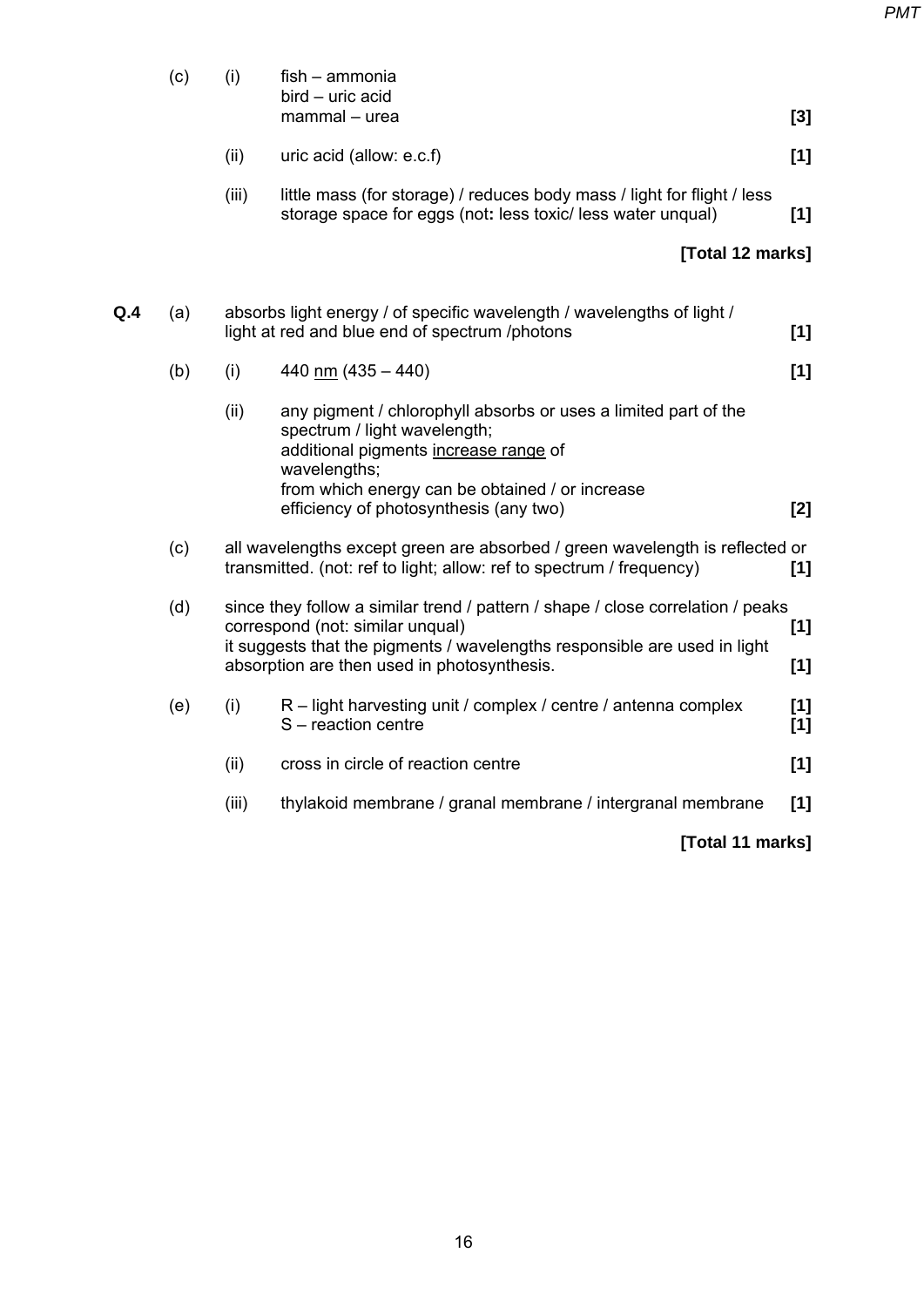| Q.5 | (a) |         | carbon dioxide / $CO2$                                                                                                                                                                                                                                                                                                                | [1]   |
|-----|-----|---------|---------------------------------------------------------------------------------------------------------------------------------------------------------------------------------------------------------------------------------------------------------------------------------------------------------------------------------------|-------|
|     | (b) | ATP;    | Reduced NADP / NADPH / NADPH <sub>2</sub>                                                                                                                                                                                                                                                                                             | [2]   |
|     | (c) | D;      | G (any order)                                                                                                                                                                                                                                                                                                                         | [2]   |
|     | (d) | unqual) | energy source / cellulose / lipids / food store / starch /<br>amino acids / proteins / pentose sugar / disaccharide / release energy in<br>respiration (accept: named sugars; not: carbohydrates / respiration                                                                                                                        | [1]   |
|     |     |         | [Total 6 marks]                                                                                                                                                                                                                                                                                                                       |       |
| Q.6 | (a) |         | pyruvic acid / pyruvate is converted to (two carbon) acetyl / acetate;<br>(two molecules) of reduced NAD formed (by dehydrogenation)<br>(allow: NADH etc)<br>loss of (two molecules) of carbon dioxide / decarboxylated<br>acetate combines with coenzyme A (to form acetyl coenzyme A)<br>(pyruvate converted to acetyl Co $A = 0$ ) | [3]   |
|     | (b) | (i)     | cytoplasm;                                                                                                                                                                                                                                                                                                                            |       |
|     |     | (ii)    | matrix of mitochondrion                                                                                                                                                                                                                                                                                                               | [2]   |
|     | (c) | (i)     | (Decarboxylation) is the removal of carbon dioxide / carboxyl group;<br>(Dehydrogenation) is the removal of hydrogen                                                                                                                                                                                                                  | $[2]$ |
|     |     | (ii)    | $P$ and $Q$                                                                                                                                                                                                                                                                                                                           | [1]   |
|     | (d) | (i)     | one                                                                                                                                                                                                                                                                                                                                   | [1]   |
|     |     | (ii)    |                                                                                                                                                                                                                                                                                                                                       |       |

|                                  | In the link | In the Krebs | In the Krebs |
|----------------------------------|-------------|--------------|--------------|
|                                  | reaction    | Cycle using  | Cycle        |
|                                  | using NADH  | <b>NADH</b>  | using FADH   |
| Number of<br>Molecules of<br>ATP |             |              |              |
| Formed                           |             |              |              |

All 3 = 2 marks any 2 = 1 mark. 1=0 **[2]** 

 (iii) carrier system involving NAD has three pumps FAD has two pumps.**[1]**  (not: ref carriers)

**[Total 12 marks]**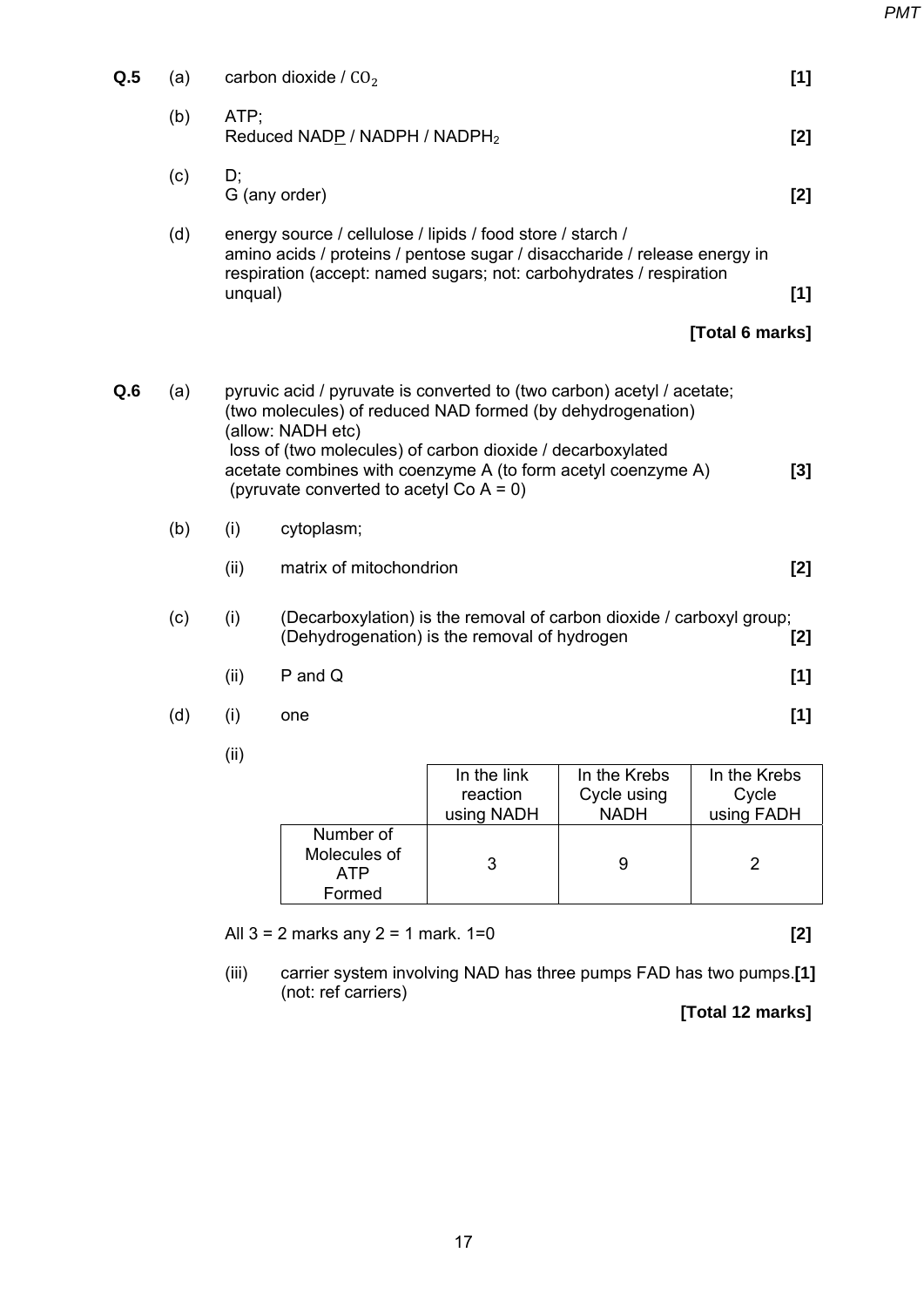| Q.7 | (a) |                                              | (rapid) reaction/ response to a stimulus;<br>automatic / involuntary / not under conscious control /<br>brain not involved (not: cannot be controlled / automated without thinking)                                                     | [1]<br>[1] |
|-----|-----|----------------------------------------------|-----------------------------------------------------------------------------------------------------------------------------------------------------------------------------------------------------------------------------------------|------------|
|     | (b) | $A$ – motor;<br>$C$ – sensory<br>(all three) | B - relay / intermediate / connector;                                                                                                                                                                                                   | [1]        |
|     | (c) | (i)                                          | X - myelin sheath / Schwann cell                                                                                                                                                                                                        |            |
|     |     |                                              | Y - node of Ranvier                                                                                                                                                                                                                     | [2]        |
|     | (d) | (i)                                          | Na+ or sodium jons are actively removed / pumped out /<br>faster than $K^+$ ions are moved in;                                                                                                                                          | [1]        |
|     |     |                                              | $K^*$ or potassium ions diffuse out more rapidly than Na <sup>+</sup> /<br>membrane has a higher permeability to K <sup>+</sup> than Na <sup>+</sup> .                                                                                  | [1]        |
|     |     |                                              | or Na / K pumps $3Na^{+}$ out and $2K^{+}$ in = 2 marks<br>(Ref. to ions needed at least once; 1 mark if no number)                                                                                                                     |            |
|     |     | (ii)                                         | Sudden change /increase in the permeability of the membrane to Na <sup>+</sup> /<br>sodium gates / channels open;<br>sodium ions diffuse in or ref. concentration gradient<br>(not: move in)                                            | [2]        |
|     | (e) | (i)                                          | As the axon diameter increases the speed of conduction increases<br>(ref. linear/proportional needs direction allow: positive correlation) [1]                                                                                          |            |
|     |     | (ii)                                         | Speed of transmission (of the action potential) depends on<br>resistance (of axoplasm)<br>(This resistance is related to the diameter of the axon). The greater /<br>larger the diameter of the axon the less the resistance.           | [1]<br>[1] |
|     |     |                                              | Or increased diameter means increased surface area (of axon)<br>over which exchange of ions can take place.                                                                                                                             |            |
|     |     | (iii)                                        | ATP is required for active transport / ref Na/ K pumps;<br>Na <sup>+</sup> ions (actively) moved out only at nodes in myelinated;<br>Na <sup>+</sup> ions (actively) moved out along whole length of<br>axon in non-myelinated. (Any 2) | [2]        |
|     |     |                                              |                                                                                                                                                                                                                                         |            |

**[Total 14 marks]**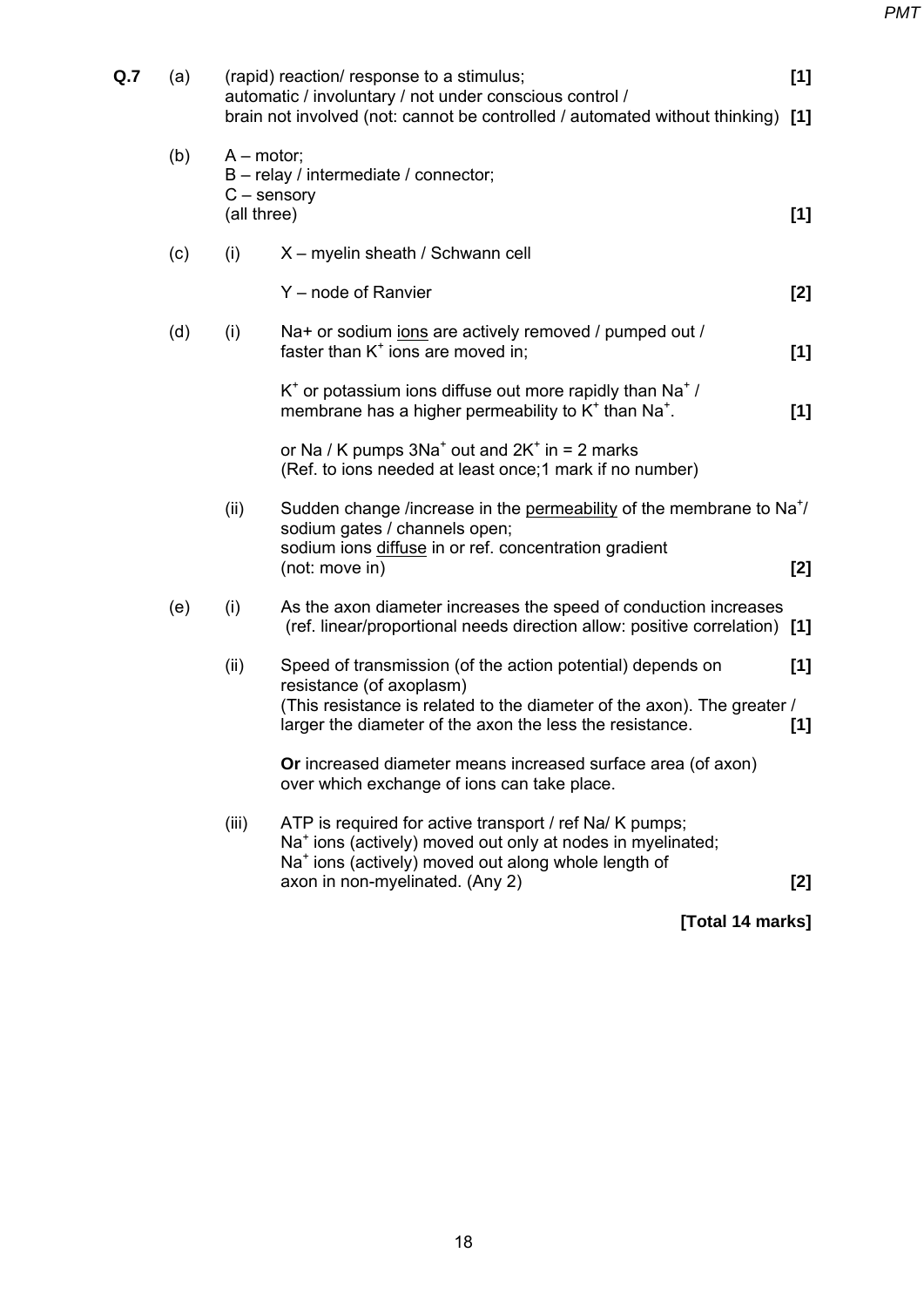| $Q.8$ (a) | А. | Glucose is phosphorylated / ATP is added.                                                                                                              | [1]   |
|-----------|----|--------------------------------------------------------------------------------------------------------------------------------------------------------|-------|
|           | В. | to form hexose (di) phosphate.                                                                                                                         | [1]   |
|           | C. | this is split into (two) 3C triose phosphate molecules.<br>(not: abbreviations)                                                                        | [1]   |
|           | D. | which are converted to pyruvate.                                                                                                                       | [1]   |
|           | Ε. | and (2) reduced NAD or eq e.g. NADH                                                                                                                    | $[1]$ |
|           | F. | takes place in the cytoplasm / glycolysis                                                                                                              | [1]   |
|           | G. | in the absence of oxygen, (the Krebs cycle and) <b>ETC</b> cannot<br>occur / no oxygen to act as the final electron acceptor at the end<br>of the ETC. | [1]   |
|           | Η. | Pyruvate is converted to lactate / lactic acid in animal<br>cells / humans.                                                                            | [1]   |
|           | I. | using the reduced NAD to reduce the pyruvate / transferring the<br>hydrogen to pyruvate (in the process)                                               | $[1]$ |
|           | J. | in plants / fungi there is a loss of carbon dioxide / decarboxylation                                                                                  | [1]   |
|           | K. | ethanal / acetaldehyde is produced                                                                                                                     | [1]   |
|           | L. | ethanal is reduced by NADH to ethanol                                                                                                                  | [1]   |
|           | М. | anaerobic respiration yields a total of 2 ATP                                                                                                          | [1]   |
|           | N. | (because) a lot of energy is still tied up / contained in the<br>lactate / ethanol (i.e. ethanol high in calories)                                     | [1]   |
|           |    | [Total 10 marks]                                                                                                                                       |       |
| (b)       | А. | All materials are added at start / not during the process                                                                                              | [1]   |
|           | В. | Sterile apparatus.                                                                                                                                     | [1]   |
|           | C. | (Pure (culture) of) ref Penicillium (notatum).                                                                                                         | [1]   |
|           | D. | Sterile nutrient medium.                                                                                                                               | [1]   |
|           | Е. | Aeration method as oxygen is required for respiration / for aerobic<br>conditions                                                                      | [1]   |
|           | F. | pH adjustment / buffer.                                                                                                                                | [1]   |
|           | G. | introduction of sterile air / oxygen. to prevent contamination (by<br>airborne organisms)                                                              | [1]   |
|           | Н. | Method of mixing (qualified). (eg paddle) to mix nutrients (and culture /<br>oxygen)                                                                   | [1]   |